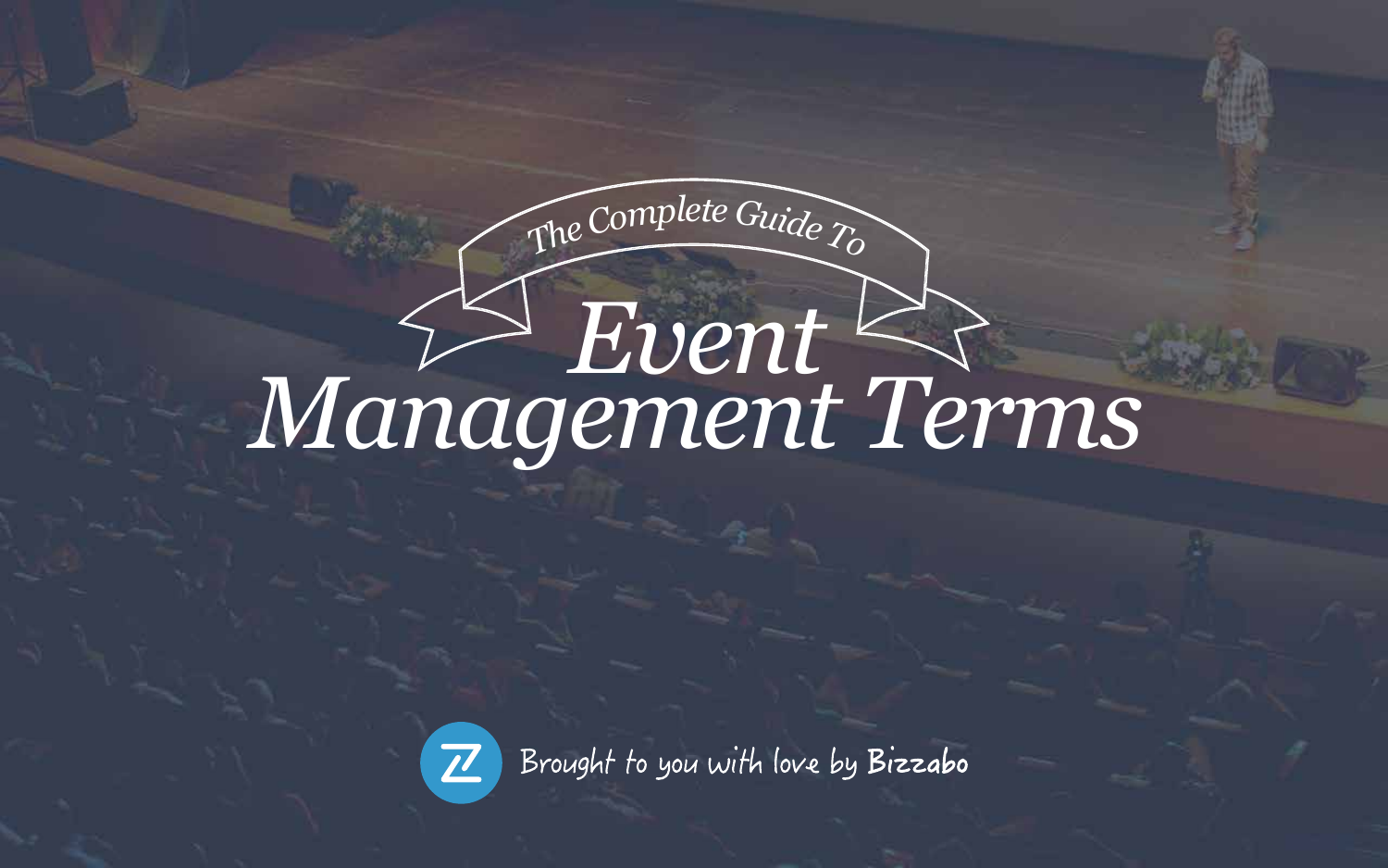



*Depending on the type of event you intend to organize, you'll likely come across terms or acronyms that are unfamiliar to you. For those in the industry, or first time event planners, this white paper is designed to provide you with basic knowledge on the latest event planning terms.* 

*Our all in one event planning primer is designed to be a source of reference for you throughout your event planning journey. First, we'll start with basic event terms that you're sure to run across. Then, we'll break down some key terms associated with the event tech community.* 

*After the basics and event tech terms are out of the way, we'll tackle the key areas of event management, event registration and event check-in. These areas of event planning are key for every event organizer to be familiar with. We'll break down exactly what you need to know when it comes to those critical aspects of the event planning process.*





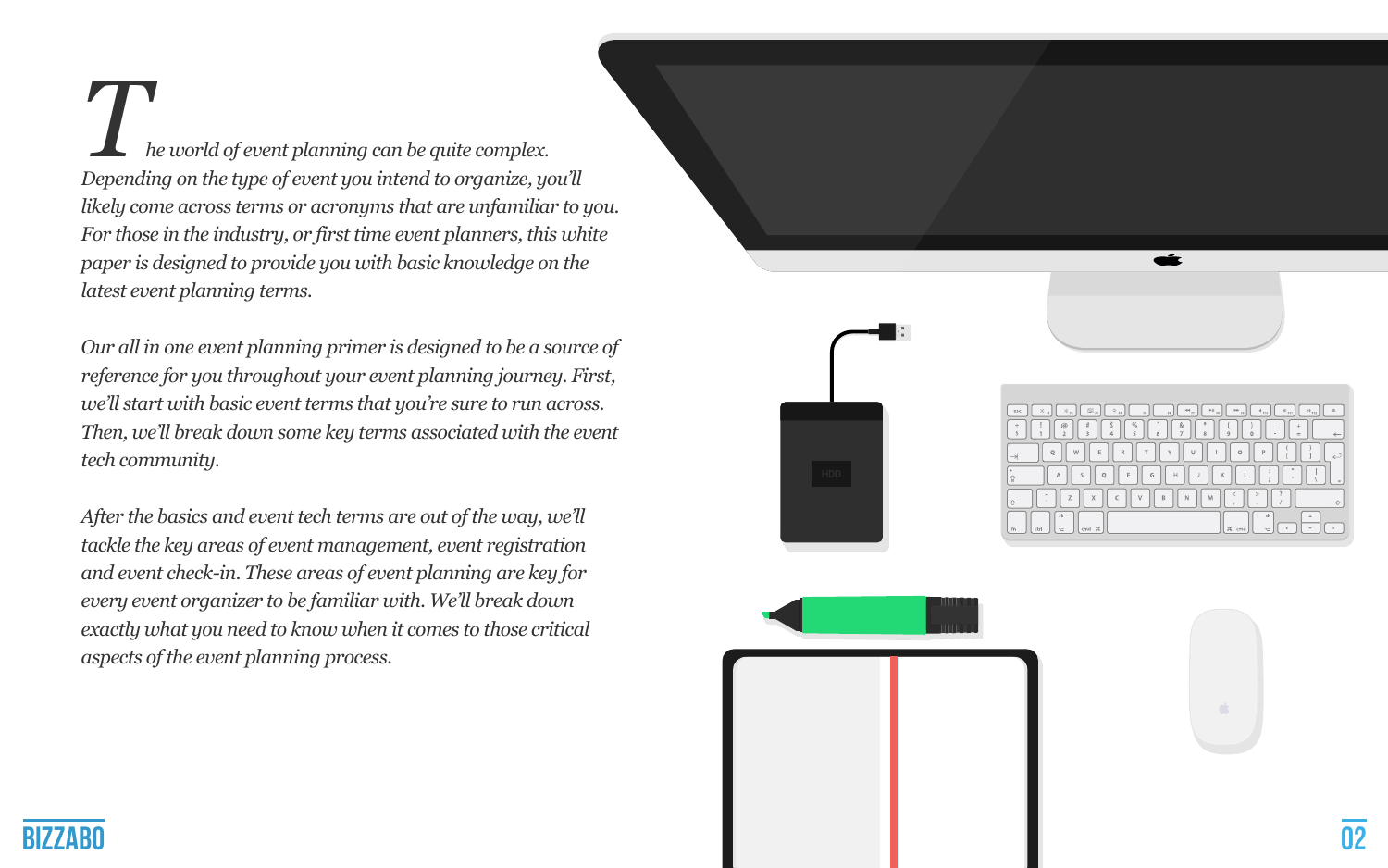

#### **1. AGENDA**

A plan of items to be considered, decided, or accomplished during a meeting or event. Doesn't always include a time schedule.

#### **2. ARENA**

Refers to the staff-only areas (as opposed to the front of the house).

A type of facility that has a big main floor that is surrounded by seats in a sloping/modified oval shape (steeper than the typical theater). The sight lines are generally designed for events the size of sporting arenas or ice shows.

#### **3. BACK OF THE HOUSE**

#### **4. BARRIER-FREE**

The absence of obstacles in order to allow handicapped persons to move freely to areas within the event space. Several sessions that are scheduled simultaneously (sometimes on different themes or subjects)

### **5. BEO (BANQUET EVENT ORDER)**

Provides details to personnel who are concerned with specific food and beverage function or the room set-up.

#### **6. BREAK-OUT ROOMS**

Rooms that are smaller to hold break-out sessions, set up for small groups.

#### **7. CAPTAIN**

The supervisor of the servers or person in charge of the banquet service at particular food functions.

#### **8. CITYWIDE EVENT**

Requires the use of a larger convention center/event complex and, typically, multiple hotels within the city.

#### **9. CONCURRENT SESSIONS**

#### **10. CONTRACTOR**

Organization or individual who provides services to a meeting or trade show (and/or its exhibitors) - can be "Official" or "Independent," but generally refers to a specialty contractor or a general service contractor.

#### **11. DOWNSTAGE**

Closest to the audience; the front of the stage.

#### **12. ESG** (EVENT SPECIFICATIONS GUIDE)

The term for a comprehensive document that outlines all of the requirements and instructions for an event, usually authored by the event planner (and shared with vendors to communicate expectations).

**THE**

**Batalog 2014**<br>Batalog Batalog Linder Linder Contraction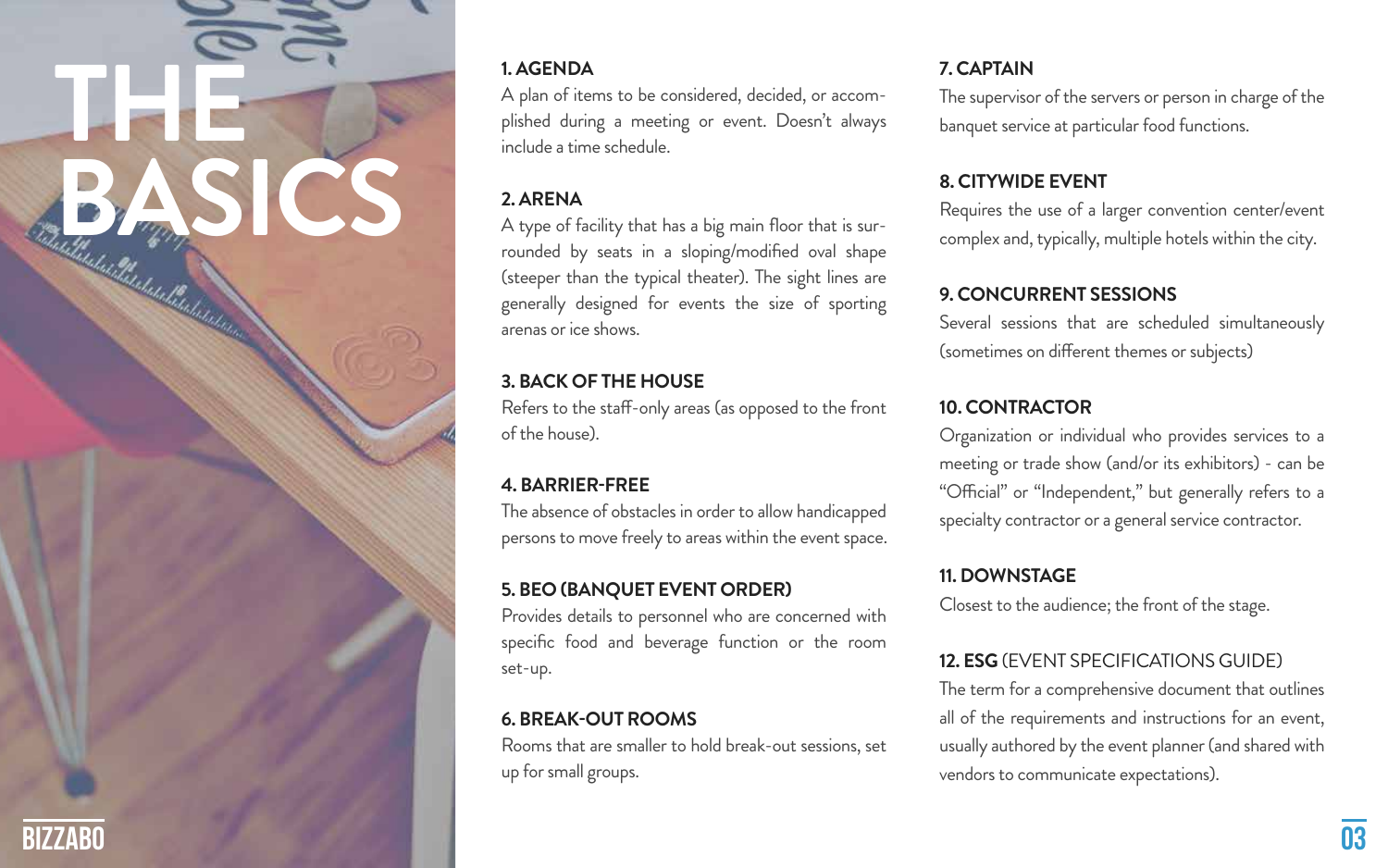

#### **13. FRONT PROJECTION**

Using a projector or other technology placed with or behind the audience, the frontward projection of an image on to a surface/light reflecting screen.

#### **14. FUNCTION BOOK**

Diary or log that is used to document the assignment of function space.

#### **15. HEAD COUNT**

The actual number of attendees at a function.

#### **16. INTERACTIVE EXHIBITS**

An exhibit that engages attendees who interact direct ly with the display components, simulations, or multi -media elements.

#### **17. (MC) MASTER OF CEREMONIES/EMCEE**

The person/personality who presides over the program.

#### **18. MODERATOR**

The person who presides over forums and panel discus sions.

#### **19. ON-SITE REGISTRATION**

Attendees sign up for the event on the day of (or at the site of) the event.

#### **20. OPEN SEATING**

The scenarios in which (1) guests can sit anywhere, (2)

Extra tables are placed but not fully set so they can be prepared quickly in the case of extra guests.

#### **21. PACING**

The rate of activity (within the schedule or within an activity). Makes for a realistic balance that accounts for travel time, social events, rest, etc.

#### **22. RFP** (REQUEST FOR PROPOSALS)

A document that stipulates what services the organiza tion wants from an outside contractor and requests a bid to perform such services.

#### **23.RUN-THROUGH**

An entire rehearsal that includes all the elements of event production, with everything from presentations and music performances to audio-visual and technical aspects.

#### **24. SIGHTLINES**

The actual (or virtual) lines in the venue that describe what parts of a set are visible from a given audience member's point of view.

#### **25. SPEAKER READY ROOM**

The area set aside for speakers to meet, relax, prepare, or test their A/V prior to (or between) speeches.

#### **26. TECHNICAL DIRECTOR**

The person who calls the cues from the control room.

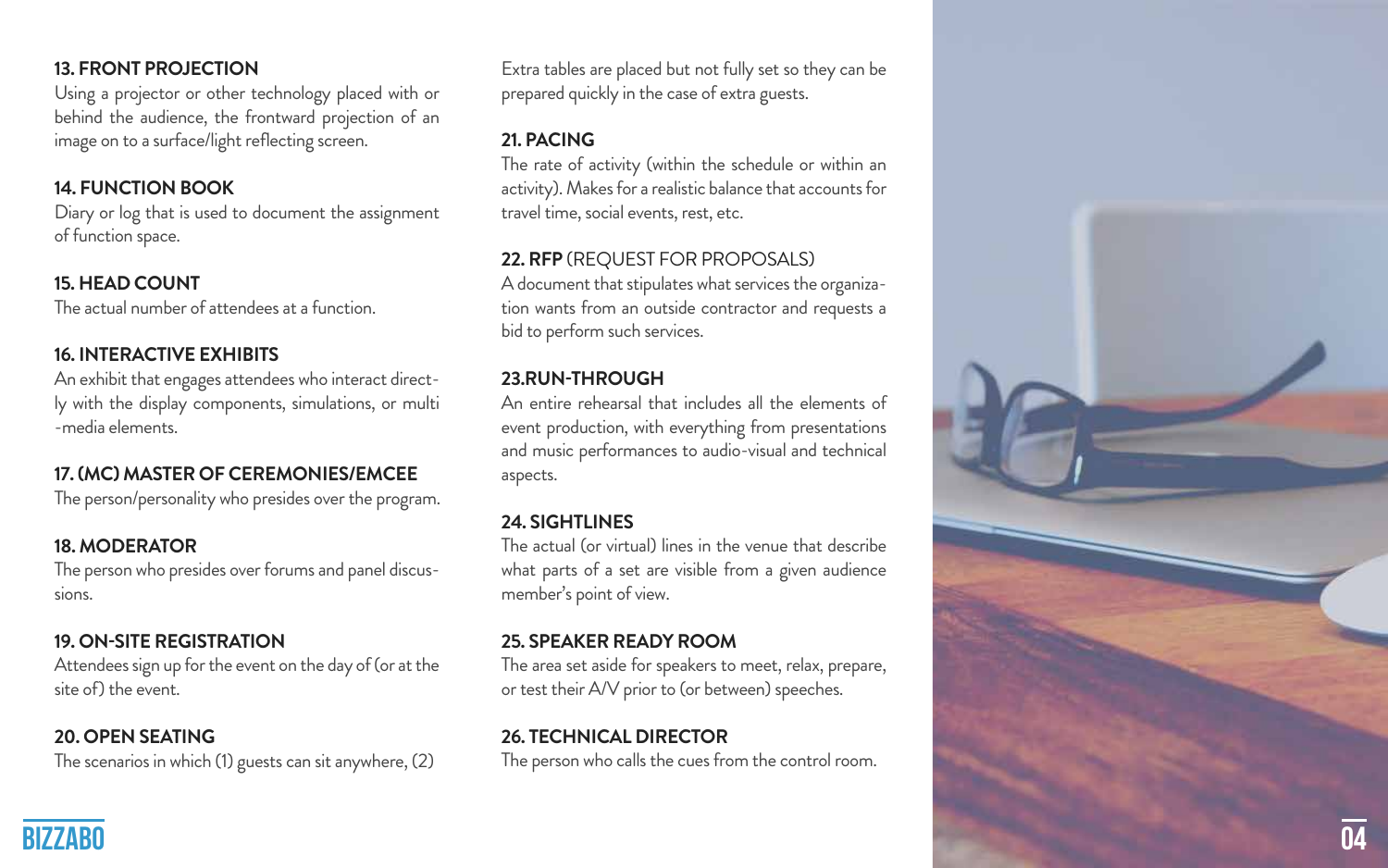



#### **27. CUSTOMER RELATIONSHIP MANAGEMENT**

Otherwise known as CRM, is used in many industries for marketing and sales purposes. With regard to registration, it is a system that keeps track of your contact history with those who have registered with your event.

#### **28. PAYOUTS**

Any registration service worth its weight in ticket stubs should provide you with data about ticket purchases. That means insight on the number of tickets sold, the type of ticket sold, net profit, total revenue - and that's just a short list of the types of statistics available.

Refers to when and how you'll receive funds from ticket purchases. Each ticketing provider does things a little differently, but it's worth understanding when you'll receive funds from purchased tickets.

For example, if you'd like to put ticketing revenue toward funding your event, then it's critical you select a ticketing service that has a flexible payout system.

#### **29. TICKETING ANALYTICS**

#### **30. CSV FILE**

A file format that can easily be exported and imported across software programs. Your ticketing registration platform should offer the ability to export attendee information via a CSV file, which can then be uploaded to a spreadsheet where you store contact information.

**31. GROUP REGISTRATION** The ability for one person to buy tickets for a number of other people with a single purchase. This is a particularly important feature if you're planning to sell tickets to large organizations.

#### **32. DISCOUNT/PROMO CODE**

Usa a discount code to motivate potential attendees to buy tickets. If a group is purchasing multiple tickets for example, you may want to reward their large purchase by lowering the overall bundled price of the tickets. Simply provide a code to the purchasing group, and have them enter it at check-out.

### **EVENT MANAGEMENT**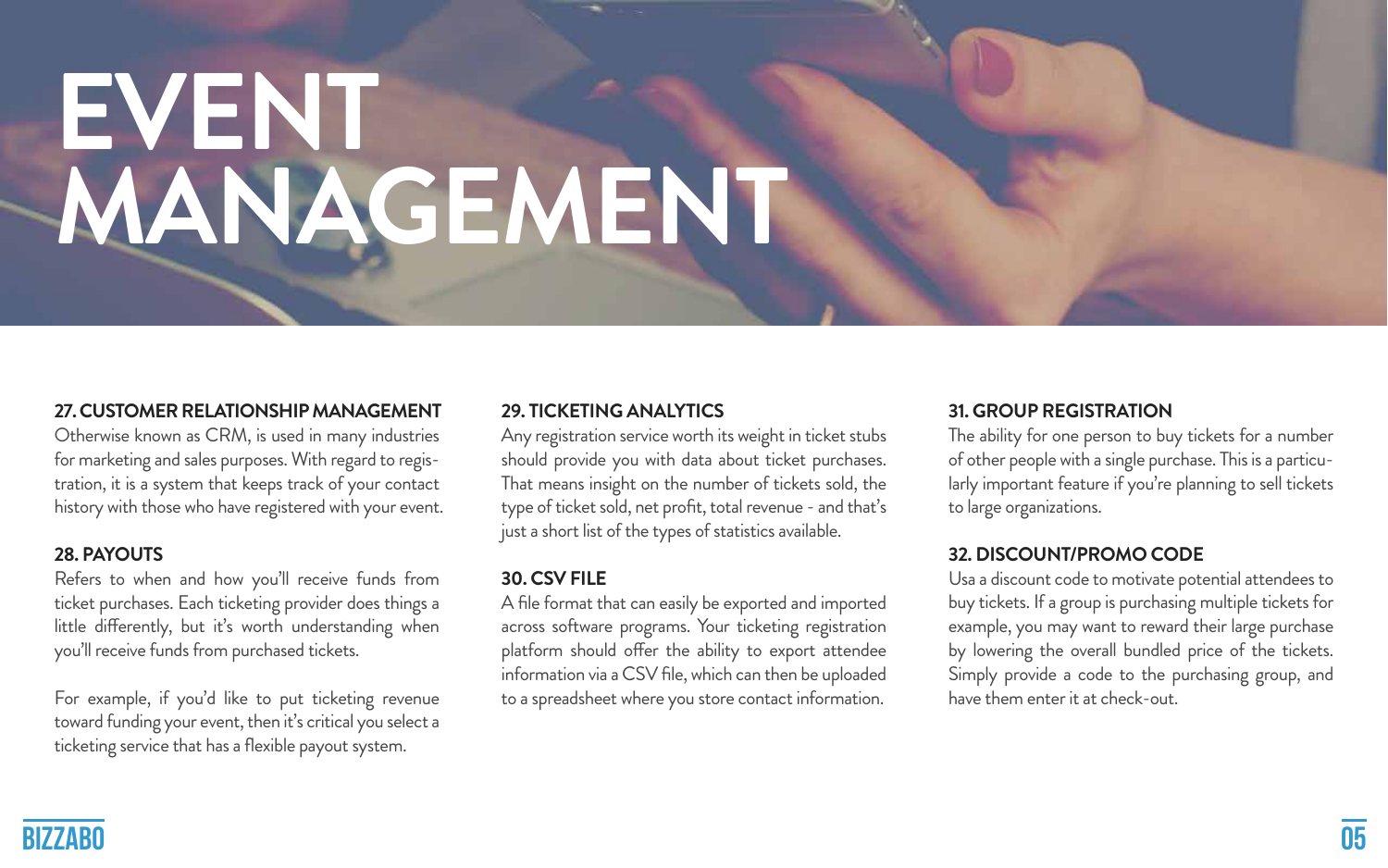

Discount codes Can also be used as an effective component of your marketing strategy. For example, consider including a special discount code in an email blast to encourage those on your mailing list to buy a ticket. If you use a unique discount code for your marketing strategy, you should then be able to track how well your marketing initiative is working by looking at sales results.

A URL that can be monitored to see where traffic and ticket purchases are coming from. This is a great tool when you want to chart the effectiveness of an embedded link or the success of a promotion.

#### **33. TRACKING LINK**

#### **34. POST-PURCHASE MESSAGE**

After an attendee purchases a ticket, you'll want to set up an email workflow. Send an email thanking the attendee for their purchase and supply additional event information.

#### **35. HIDDEN TICKET**

You may want to sell tickets to a certain group of attendees while not wanting the rest of your attendees to know about these special tickets. VIP tickets are often hidden from the majority of attendees because they may be associated with exclusive access, or because they are offered at a discounted price.

#### **36. FULL VS. PARTIAL TICKET REFUND**

Inevitably you'll need to offer an attendee a refund. Make sure that the ticketing service you choose offers both full and partial refund options to give you added flexibility.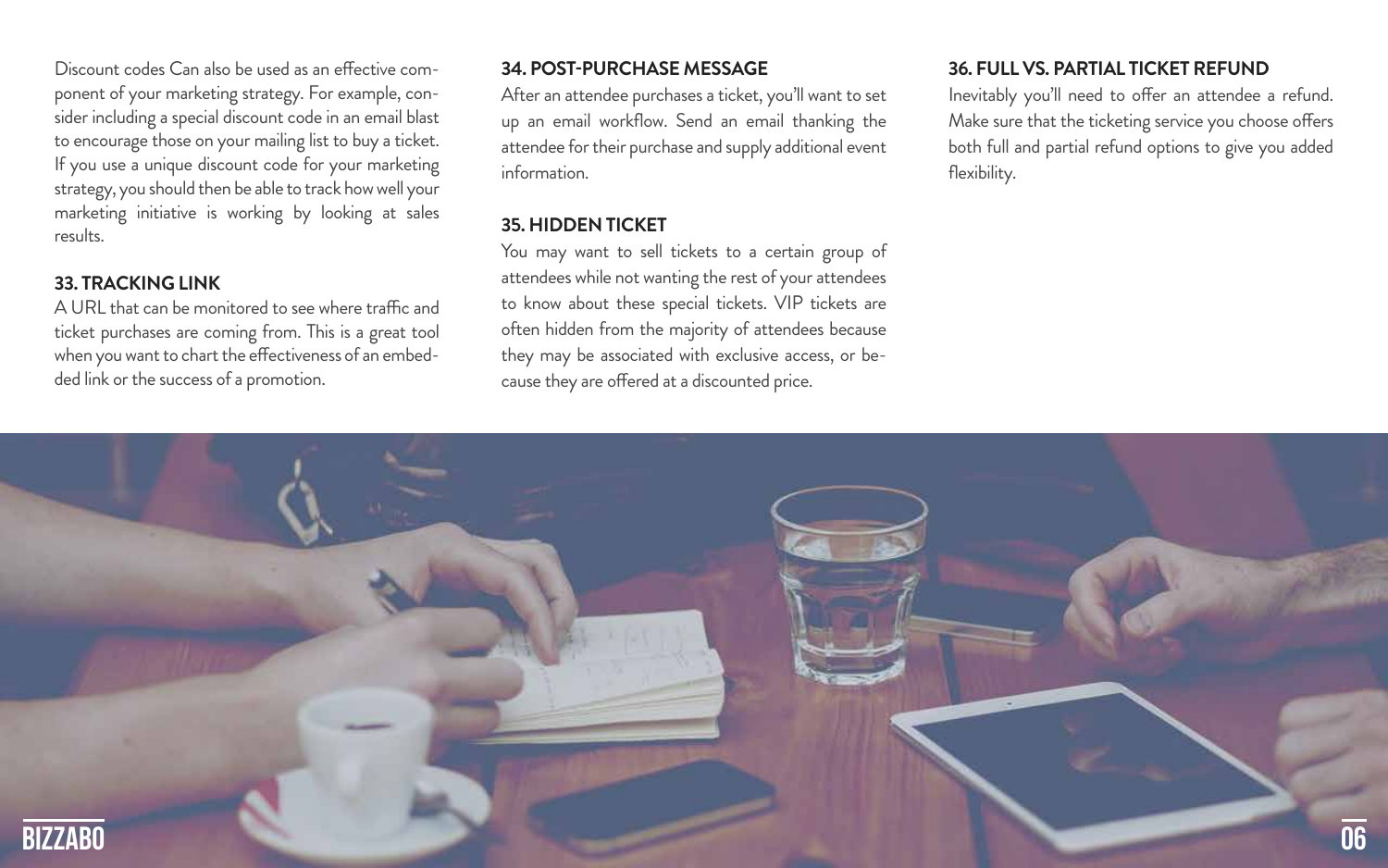# **EVENT MARKETING**

**Bizzabo 07**



#### **37. WEBSITE ELEMENT**

Today building an event website has never be easier. A number of website builders allow users to simply drag and drop various pieces of a website or "elements" to fit the needs of the user. These elements, or components are what the user puts together to create a great looking event website.

Event organizers are no longer limited to playing around with pre-defined elements, like text boxes and places to insert images. Now many website builders have custom elements that allow users to insert anything - from video, to photos, to a ticketing widget!

#### **38. CUSTOMER RELATIONSHIP MANAGEMENT**

Otherwise known as CRM, is used in many industries for marketing and sales purposes. With regard to registration, it is a system that keeps track of your contact history with those who have registered with your event.

#### **39. PUSH MESSAGES**

These are the notifications and messages that pop-up on your smartphone. They can come in the form of in-app notifications, as best showcased with many news and instant messaging apps. Or, they can be sent to attendees smart devices via SMS text messages.

These messages are great for notifying attendees wherever they are of changes to the event schedule. Some organizers also use these messages as a way of highlighting sponsors or key moments at the event.

#### **40. OPEN RATES**

It's critical to effectively capture the attention of your attendees, how else are you supposed to inform them about special talks, or event announcements. Audience engagement refers to various ways in which event organizers can reach out to their attendees.

Critical to event marketing success, open rates refers to the frequency with which an email recipient opens an email they receive. If you're looking to make use of email marketing to sell tickets, or to promote event speakers, sponsors or sessions, you'll want to craft highly compelling email subject lines that encourage readers to open your emails.

#### **41. CLICK RATES**

Similar to "Open Rates," Click Rates or Click Through Rates (CTR) refers to the frequency with which a recipient of your email actually clicks the link or Call-to-Action (CTA) that's inserted in your email.

For high Click Rates, think in the 5% range, you'll need a beautiful looking email that's optimized for mobile devices with a great short headline and compelling copy.

#### **42. INTEGRATIONS**

This otherwise general word has a specific meaning in the tech world. Integrations refer to what connections one piece of software has with other pieces of software. For example, the event check-in platform, Boomset has an integration with Brother printers to make printing out name badges that much easier.

#### **43. AUDIENCE ENGAGEMENT**

One great way to boost audience engagement is to ask for event feedback through live polling for example.

#### **44. TTTSPLASH SCREEN**

A great way to feature event sponsors, or to alert attendees of important information is via a pop-up window that is activated when the attendee opens their event app, or logs-on to your event website.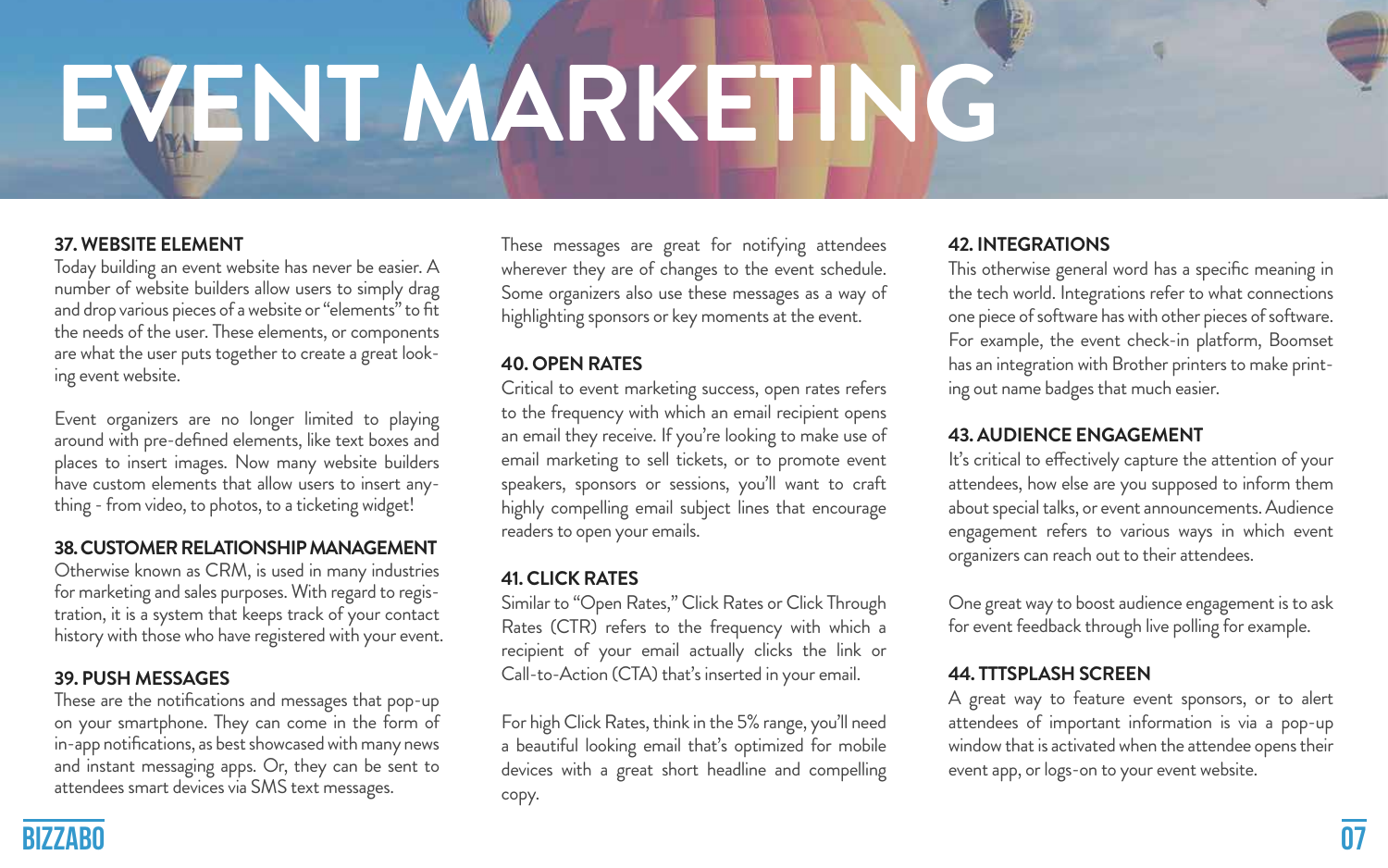#### **45. CHECK-IN SYSTEM**

Refers to the method used to check-in event attendees. There are a number of different solutions out there that range in complexity based on the size of the event. In some cases, like for small meetups, it may not be necessary to have a check-in system. Alternatively, for a bigger event, you may want to station event staff at the entrance equipped with QR readers. Another popular option is to set up a self check-in station.

#### **46. MASTER LIST**

Also known as a quick response code, this barcode carries data based on the pattern of printed black and white squares. For check-in purposes, the QR code carries data about an attendee, such as their name and the type of ticket they purchased. A device capable of reading a QR code, like most smartphones, can scan the code and effortlessly check-in the attendee.

A list of every person attending the event. This is a must have on event day, just in case alternative check-in methods go awry. If for example, your QR code reader isn't working, you can always resort to asking for attendees' last names and check them off the list manually.

The master list should have information like attendees name, the type of ticket they purchased, and what organization they're affiliated with. The master list should also indicate which attendees are VIPs so that event staff make sure to provide an exceptional experience for your special guests.

#### **47. QR CODE**

#### **48. KIOSK CHECK-IN**

This is a type of self check-in system where attendees enter their registration information at a stationary kiosk. In many circumstances, the kiosk is also capable of printing badges or bracelets for attendees to wear. This solution is great because it can offer a fast check-in solution while reducing the number of event staff needed on hand to check-in attendees. **49. MULTI-MEMBER CHECK-IN**

The ability for a group member to check-in multiple attendees at once. If you've sold a number of group tickets, you should consider implementing a multi-member check-in system to speed up the check-in process.

# **EVENT EXPERIENCE**



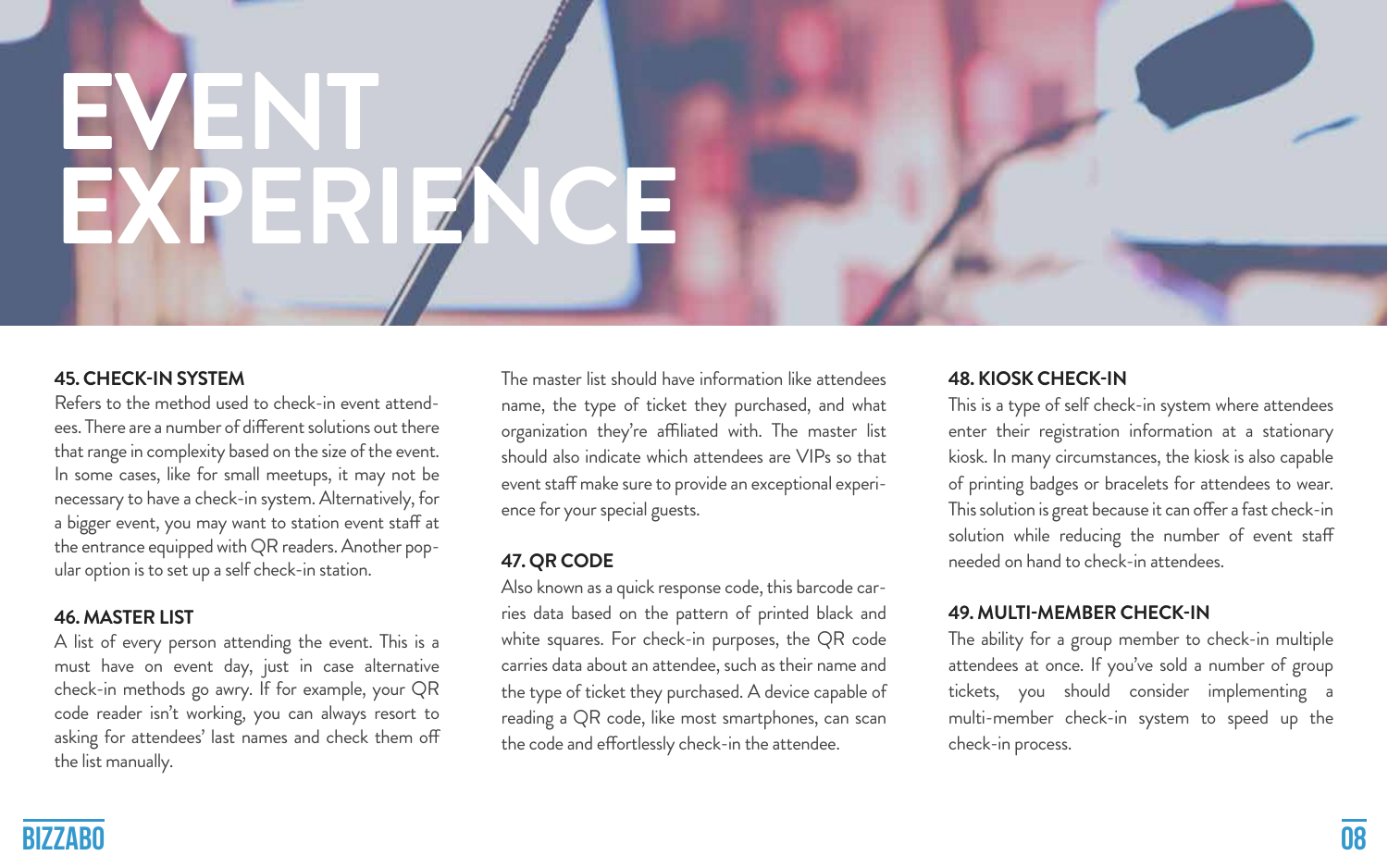

#### **50. MULTI-SESSION CHECK-IN**

This functionality offers a multilayer check-in. Attendees are checked in once they arrive, like at any other event, but are also checked-in before entering a session. This feature is valuable because it will provide accurate data about the number of people who attended a specific session.

#### **51. CUSTOMIZED ATTENDEE BADGES**

Not only are they a great networking tool, but they also help you keep track of who's attending your event. Often badges will be color coded, indicating what level of access each attendee has to certain sessions.

#### **52. CROSS DEVICE CHECK-IN**

The ability to use various pieces of technology to check-in people at your event. Try to choose a provider that offers functionality that will work across devices. That way, if you forgot your laptop, you can always jump on someone's tablet or smartphone to check-in attendees.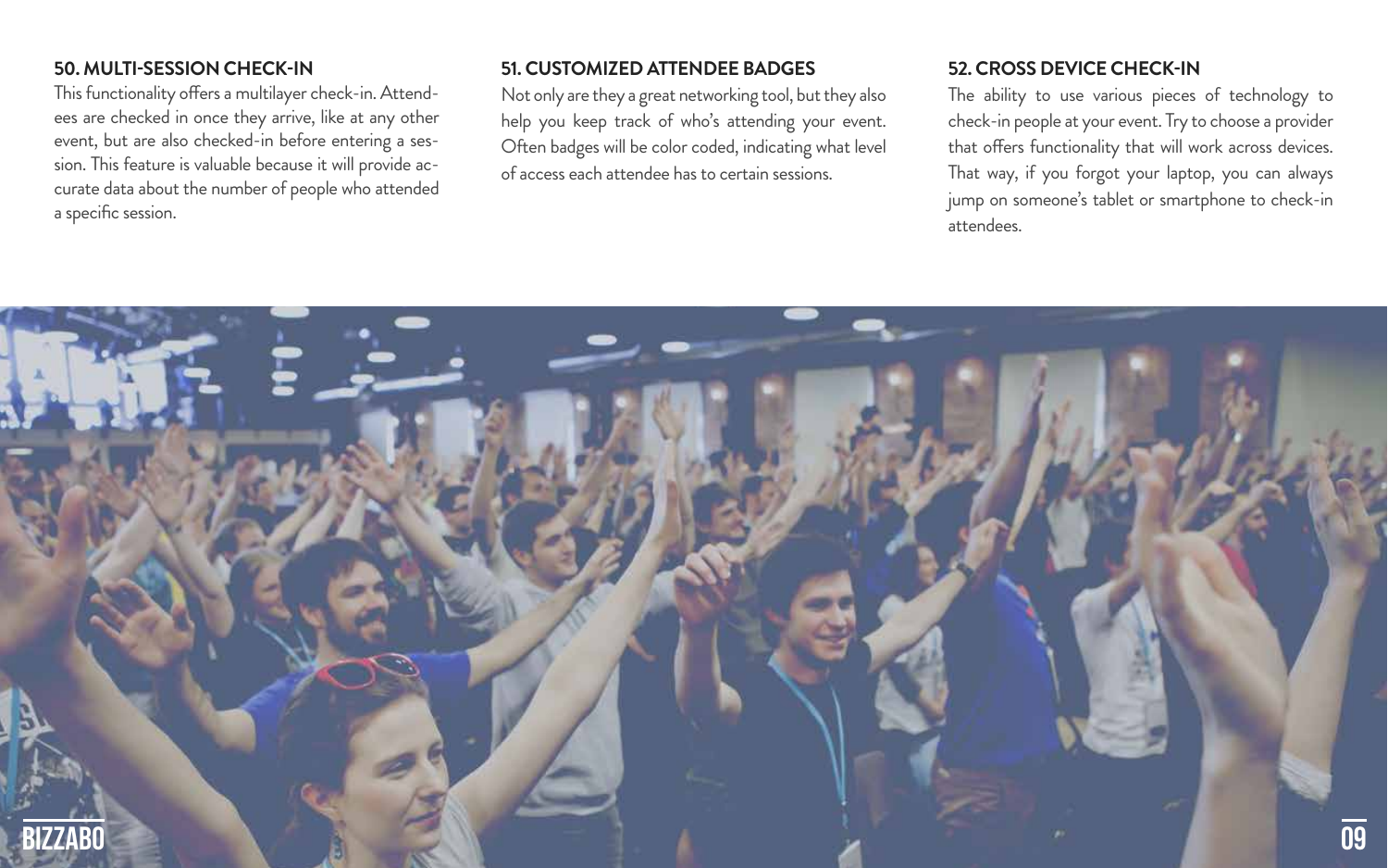#### **53. ANALYTIC TRENDS**

Big data is a buzzword in most industries today. Thanks to all in one event platforms, event planners have more data at their fingertips than ever before. That means that they can discover key trends that can be used to delight attendees. Find a connection between email open rates, and the overall satisfaction of attendees based on exit polls.

Discover the connection between high-profile keynote speakers and the number of ticket sold - now thanks to easy to understand analytic trends, event professionals will be better able to see what aspects of their event is working and what is not working to create better, and more profitable events.

#### **54. REAL TIME**

Another word for this is "live," often Real Time will refer to Real Time Polling, or Real Time Video. What's great about information collected in Real Time is that it allow an alert event professional to change aspects of their event on the fly.

If for example attendees vote that they found a particular type of breakout session to be exceptionally helpful after the first day of a two day event, the event planning can make sure more chairs are added to those sessions for the second day to insure that guests will be able t attend those in-demand talks.

#### **55. DASHBOARD**

No this does not refer to your car's dashboard with the speedometer, odometer, and gas gauge. The Dashboard the event organizers should be interested in is the one that comes with their event management software. The Dashboard is information like event analytics, ticket sales, and the number of people who have joined your networking community. This information will vary depending on the type of event planning platform you are using.

### **EVENT SUCCESS**

### **Bizzabo 10**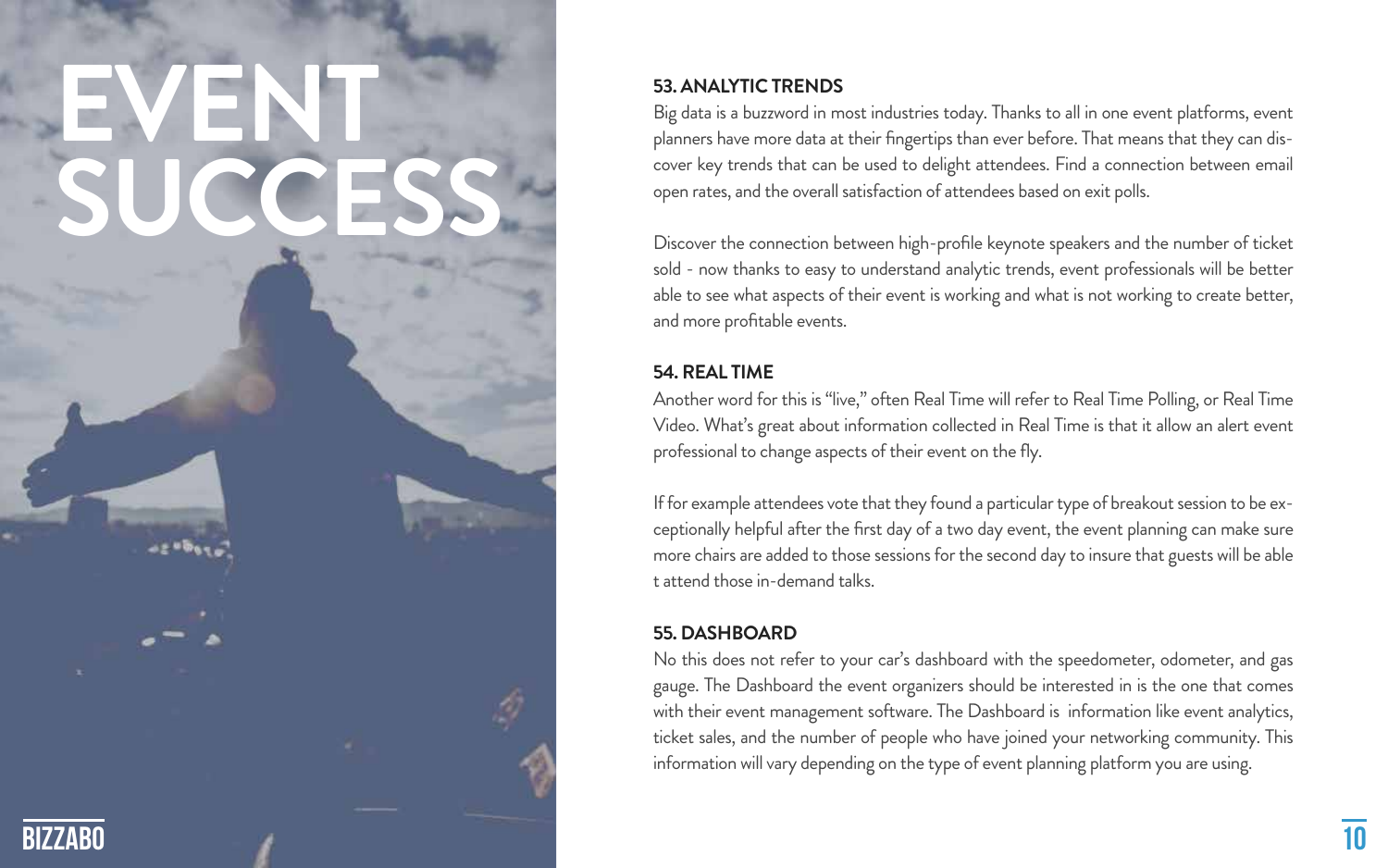



## **BONUS! EVENT TECH TERMS**

#### **56. A/V**

Audio visual event equipment such as projectors, microphones, and other tools necessary for your captivating event.

#### **57. ASP** (APPLICATION SERVICE PROVIDER)

A company that provides software to customers through the Internet by using centralized servers that are owned and managed by the provider.

#### **58. B2B EVENT**

Business to business conferences or expositions where the audience is a distributor or an intermediate, or any kind of business counterpart.

#### **59. B2C EVENT**

Small group sessions, workshops, lessons, presentations, or panels, often offered alongside the event.

Business to consumer conferences or expositions where the message from participating businesses is directed to the end customers.

**63. CMP** (CERTIFIED MEETING PROFESSIONAL) A certification program for those in the events industry offered by the CIC (Convention Industry Council)

#### **60. BANDWIDTH**

The data transmission rate on an information channel such as a telephone line, ISDN, or Ethernet. Higher bandwidth means that images and sounds will be transmitted faster for use in video conferences or video streaming.

#### **61. BIG DATA**

Any collection of data sets that are so large, or complex that processing the data becomes challenging when using on-hand data management tools.

#### **62. BREAK-OUT SESSION**

#### **64. EVENT APP**

An application for mobile devices that can provide features to help maximize the experience of event goers, sponsors, exhibitors and organizers. Features include an updated agenda, networking features for attendees, social media integration, event analytics, and much more. Sound cool? Learn more about how Bizzabo can amp up your event!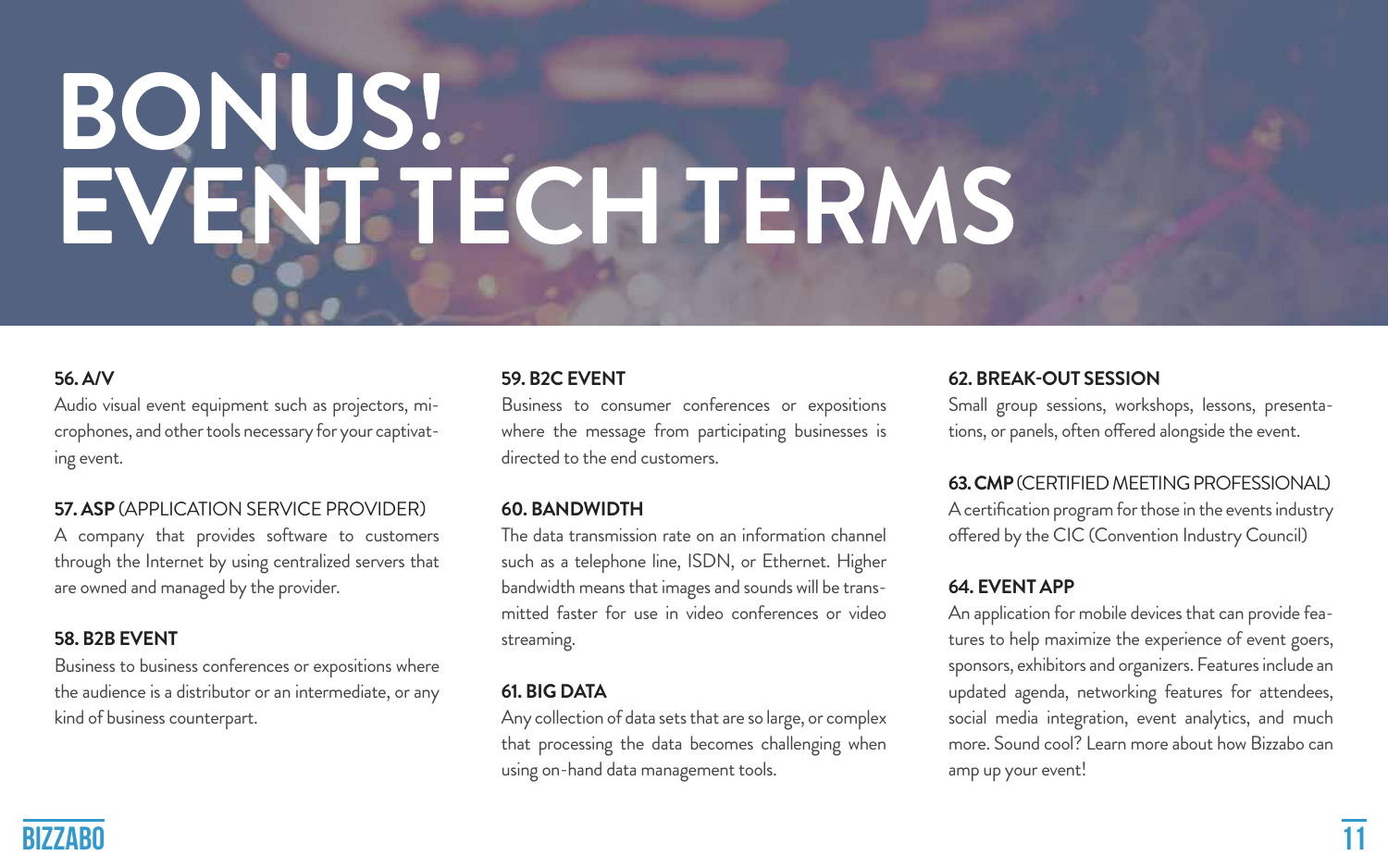



#### **65. EVENT ASSOCIATION**

Organizations or societies for event industry professionals. These associations offer many benefits, as well as an advantage on networking within the industry community. They often offer discounts and scholarship opportunities.

#### **66. EVENT DATABASE**

A collection of information on all prospective attendees and/or exhibitors.

#### **67. EVENT TECHNOLOGY**

Any technology solution to support meetings or events. This includes items such as audio-visual equipment, computers, software, or Internet networking/ connectivity.

#### **68. FLOOR PLAN**

A scale diagram that represents a floor of the event

space, showing arrangements of walls, furniture, etc. to establish a room's set-up

#### **69. HASHTAG**

For social media sites (like Twitter), a word or a phrase that begins with a pound sign (#), used to identify messages on a specific topic to help users establish trends and follow conversations centered on that specific topic.

> (RADIO FREQUENCY IDENTIFICATION) When attendee badges have a RFID tracking device to provide organizers with information about attendees traffic and session attendance

#### **70. IBEACON**

Apple's bluetooth-powered location system that provide location-based information to iOS devices. This tool is still in its early stages, but can have a great amount of uses for organizers to engage with attendees as they move through their event.

#### **71. ISP** (INTERNET SERVICE PROVIDER)

An organization that provides access to the Internet.

#### **72. MIXING**

Combining multiple audio channels into fewer channels to produce a more appealing sound.

#### **73. REGISTRATION SOFTWARE**

A computer application with functions to add and edit attendees to the list. Online registration software makes it convenient for attendees to register for events, making it easy for events/companies to market using email and online marketing techniques.

#### **74. RFID ATTENDANCE TRACKING**

#### **75. VIRTUAL TRADE SHOW**

Exhibition of products or services that can be viewed over the Internet.